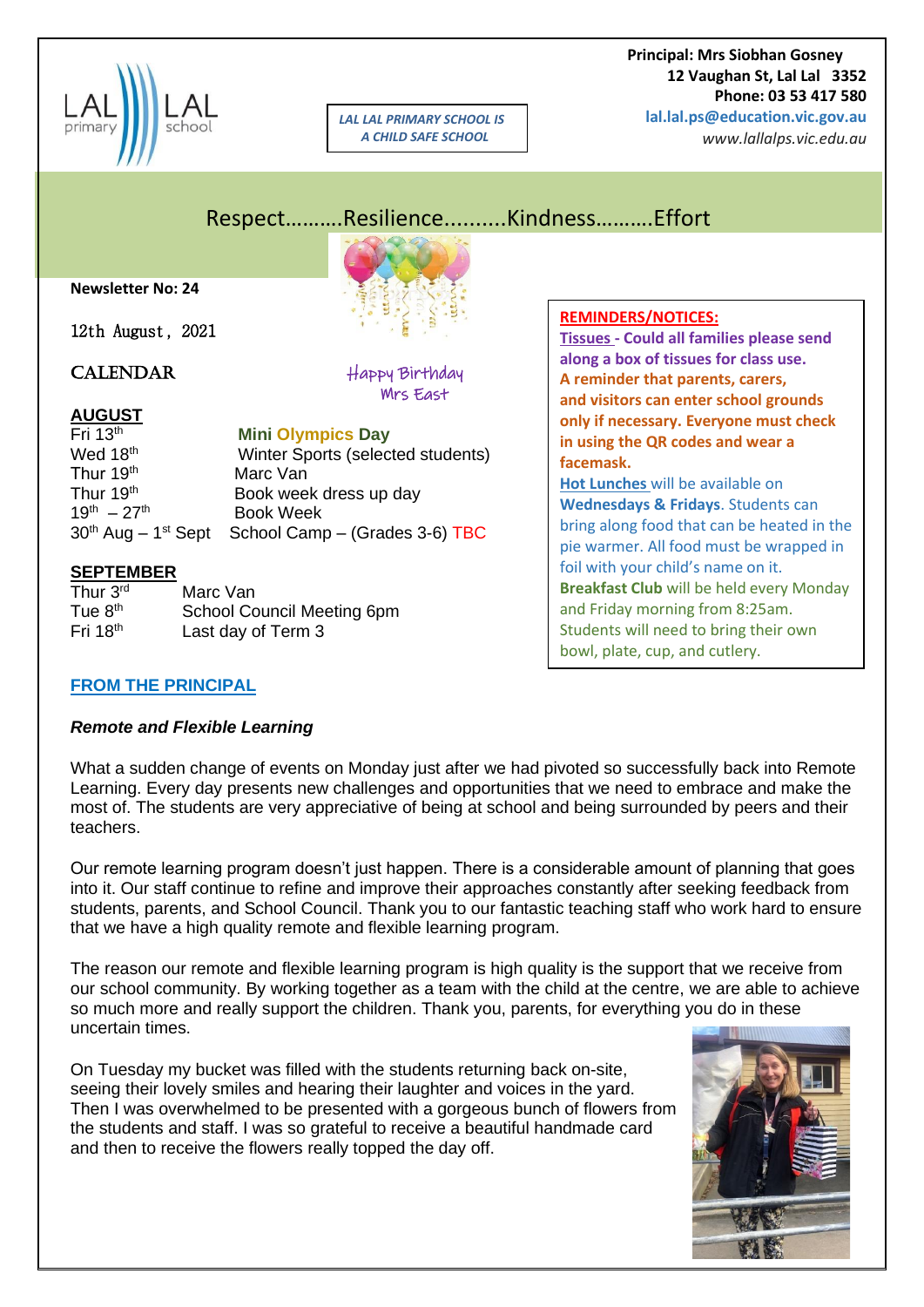#### *Congratulations*

Once again, I have the privilege of congratulating one of our amazing year 6 students for getting into the SEAL (Selected Entry Acceleration Learning) program at Mount Clear College for 2022. Congratulations to Celia Klerks for all the hard work she has put into her application and interview process. Celia continues the tradition that every year we have a student accepted into the program. Thank you to Mrs. Lyons for assisting the students to be so well prepared for the testing and interview process through your wonderful teaching. We wish Celia all the best in this program.

### *Olympics*

Tomorrow is going to be take three on the Olympics after we had it planned for last Friday at school and then at home on Wednesday. All students are invited to come dressed in green or gold to represent Australia or another country. The students will participate in a range of activities tomorrow afternoon. This is one of the opportunities that we need to embrace and allows the students some joy.

#### *Book Week*

Next Thursday the students will be celebrating Book Week. We have decided to celebrate it earlier to coincide with the MARC van. I look forward to seeing everyone dressed up as their favourite book character. If you choose not to get dressed up, you will be required to wear school uniform on the day. More details are given later in the newsletter. Please don't go and buy anything expensive as often the best costumes are homemade.

#### *NAPLAN Training*

Yesterday morning Mrs. Lyons and I went through 3 hours of NAPLAN training to assist the school to undertake NAPLAN on-line. Next year all schools will undertake NAPLAN on-line. In term 4, the senior students will undertake a practice test to ensure that the school is organised, we know what to do and the system will not crash.

#### *Camp*

With Melbourne extending lockdown for another week camp is looking more and more unlikely. Camp notes haven't been sent home, as I am holding off. If camp does have to be cancelled, I will endeavour to reschedule or hopefully find somewhere else for us to go.

#### *Parent/Caregiver/Guardian Survey*

Each school family has been invited by email to participate in the 2021 Parent/Caregiver/Guardian Opinion Survey (previously known as the Parent Opinion Survey). NOTE: Only one parent/caregiver/guardian from your family is invited to complete the survey. The survey is open until Sunday 22 August 2021.

#### *Covid Update*

· Restrictions on access to the school site for anyone other than immediate school staff, DET employees or staff delivering programs for student learning and of course our students.

· All visitors coming on-site must sign in using our QR code and wear a face mask.

· Practise good hygiene. All staff, students and visitors to school should undertake regular hand hygiene, particularly on arrival to school, before and after eating, after blowing their nose, coughing, sneezing, or using the toilet. Staff should direct or supervise young students where required.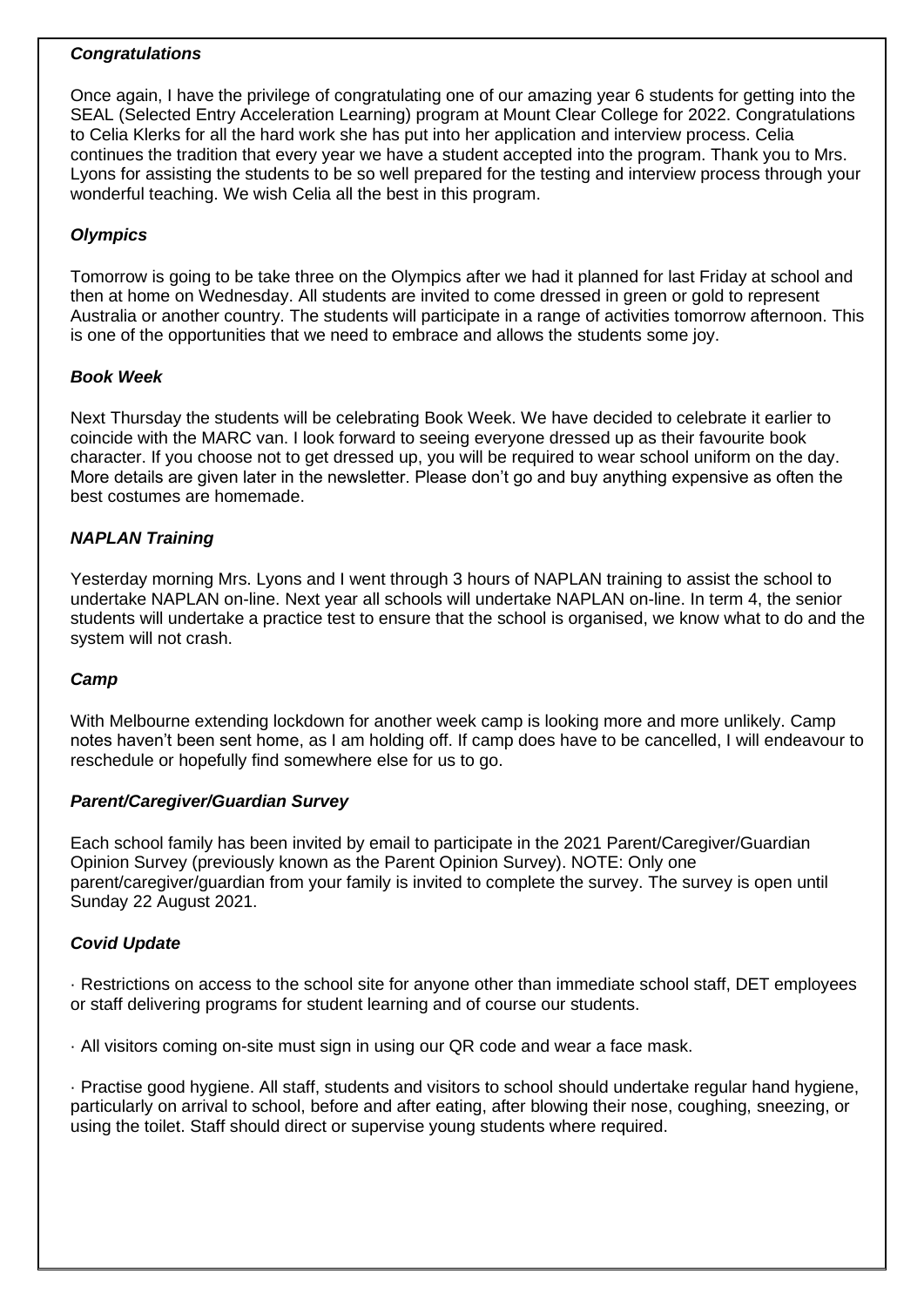This year, we are celebrating **Book Week** on Thursday 19<sup>th</sup> August, and we would like to invite you to join us in helping your child to make the most of this special occasion. Each year, schools and public libraries across Australia spends a week celebrating the joy and value of books.

As part of the celebration on the 19th of August teachers will conduct activities relating to a story book to highlight the importance and joy of reading.

The theme for this year's Book Week Celebration is 'Old Worlds, New Worlds, Other Worlds''. On Thursday19th August we would like to invite children to come to school dressed as their favourite book character, author or as an expression of this year's theme.



Yours In Education, Mrs Siobhan Gosney, Principal.

#### **EUREKA CLASS – GRADES P – 3**

My head was spinning when I heard Monday's snap announcement about returning to school. After all the preparation that we did for the coming week last Friday, now we had to flip back into class! I imagine that parents and children also experienced a range of emotions. Time and time again we have all shown how adaptable we can all be when we need to. This doesn't mean that it doesn't affect us in a variety of ways. I have noticed that most children seem happy to be back, but many seem a bit emotionally worn out by all this change and in need of a bit of extra TLC. For those children who have actually enjoyed the feeling of security that comes with learning from home, a sudden change can be particularly hard on them. We will continue to provide a feeling of safety through predictable routines and reassurance, but if you have any particular concerns about your child, please don't hesitate to see either myself or Mrs Gosney.

Congratulations to our Class achiever this week, Lachlan. Lachlan is great at being where he needs to be, when he needs to be and ready to learn. Well done everyone on such regular home reading. That extra one on one practice each day really makes a difference over time.

This week, we continue to develop fundamental skills in sentence writing through using connectives such as 'and, but or because' to communicate thinking. We have explored some background on the Paralympics and generated some questions about this new topic. Our theme of 'dogs' will continue for several more weeks, so please send me a photo (via text if possible) of your child and their dog for our display wall. It would be great to make a photo wall of children with their pets. It stimulates talk for writing. We are reading many fiction and non-fiction texts about dogs to build a bank of language skills and knowledge.

In Maths, we are nearing the end of our exploration of multiplying and dividing (making and sharing groups). When you have the chance, please ask your child to help out with tasks at home that require grouping and sharing such as making up lolly bags for a party or dividing cards equally for a game. Children embed concepts of what these terms mean by solving practical situations.

*If your child has a school spray jacket, please check for their name tag. There has been quite a mix up of jackets recently and one child still does not have theirs.*



Enjoy the weekend,

Mrs East

*Mrs East's Birthday celebration*

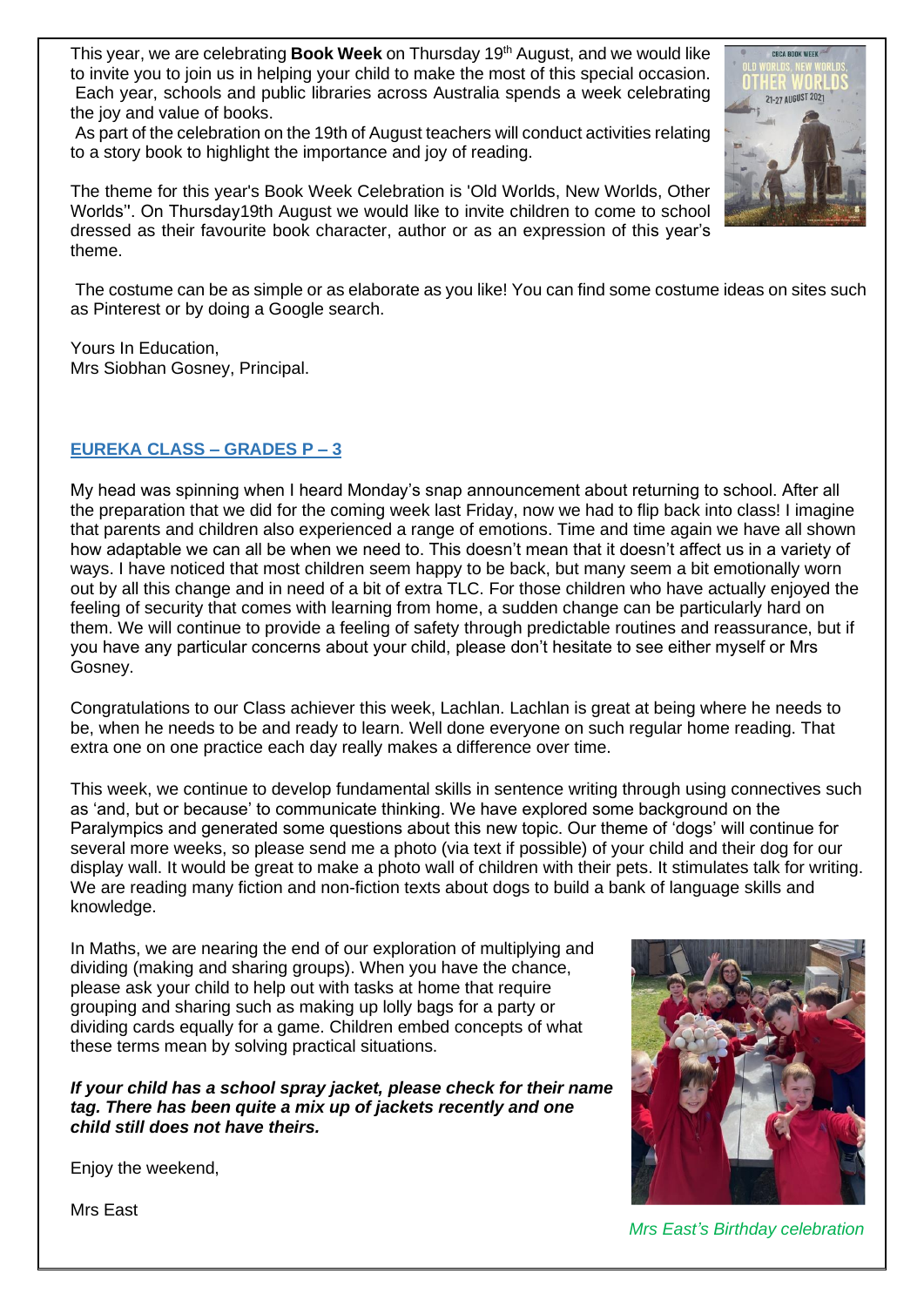#### **LALOR CLASS – GRADES 4 – 6**

Congratulations to Billie Donald for her improved results in Multiplication. We have spent some extra time consolidating our learning in this important unit. Today we played a game like the TV show Jeopardy, on the topic of Factors and Multiples.

Our focus in Literacy has been sentence structure, and students have been asked to identify and write different types of sentences. Today, they submitted a writing task that they have been working on for a week. Some extracts from these pieces of writing can be read below. Enjoy!

Mrs Lyons

Mine carts going up to the surface and back, grinding against the rusty iron rails, irritated the miners. The miners were wearing hard hats, no shirts and shorts because of the immense heat causing them to sweat like it was a very rainy day. By Waka

Marie was so confused she nearly fell out of her hiding spot. Who was this man? How did she not know about the secret gates? Was she the missing Elera Jacks? Questions floated around her. By Ruby

Abigail stood staring in amazement. Being the 9 year old girl she was, she instinctively pushed the door with all her might, without thinking, and knocked herself out. 5 seconds later she awoke. Blood dripped from her cut on the back of her head. By Clare

The odour was growing stronger the more I proceeded. It was so bad that it made a skunk that had recently eaten garlic, showered in sweat, rolled in fresh poop, and covered in my dad's threadbare socks, smell like roses. By Celia

It was a dark bluestone palace with a rickety wooden door that fell down a lot. When they stepped inside the palace they looked at the place. It had cold stone walls with a tinted window. In the middle of the room there was a wooden table with blood stains over every square centimetre. By Patrick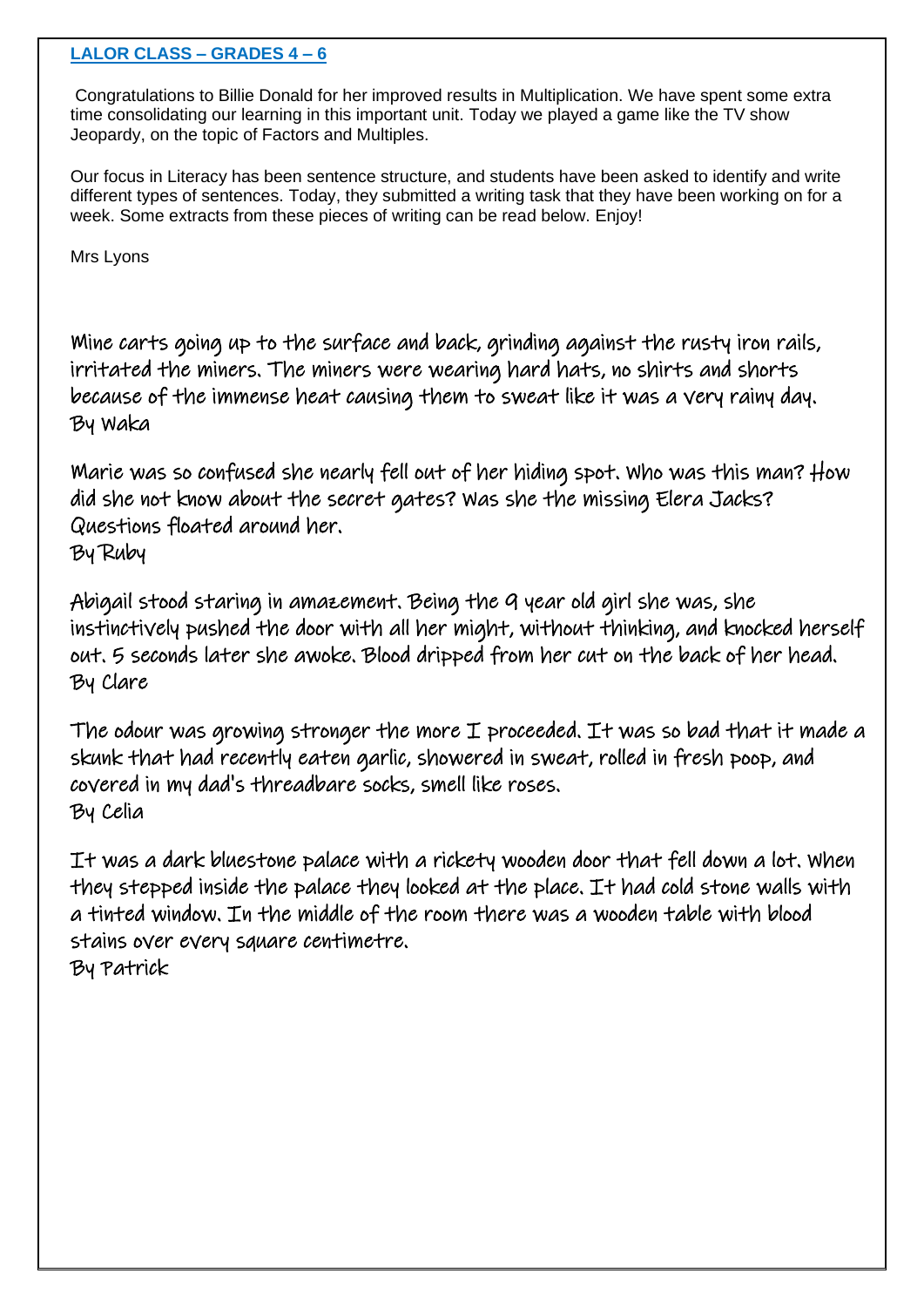#### **CHAPLAIN CHATTER**

We now come to look at Parenting Tip #5. Whether these tips have been 'new' or 'a friendly reminder', I hope you've been enjoying them, and finding them helpful in your family. It is without doubt one of the most challenging and rewarding journeys that we can embark on. My wife and I are 15 years down this parenting road, and really appreciate all of this information and encouragement. All 10 tips can be found at: https://www.parentingforbrain.com/how-to-be-a-good-parent-10-parenting-tips/

#5: Communicating and Integrating



Most of us already know the importance of communication. Talk to your child and also listen to them carefully. By keeping an open line of communication, you'll have a better relationship with your child and your child will come to you when there's a problem. But there's another reason for communication — you help your child integrate different parts of his/her brain.

Integration is similar to our body in which different organs need to coordinate and work together to maintain a healthy body. When different parts of the brain are integrated, they can function harmoniously as a whole, which means less tantrums, more cooperative behaviour and more empathy.

To do that, talk through troubling experiences. Ask your child to describe what happened and how he/she felt. You don't have to provide solutions. Just listening to them talk and asking clarifying questions will help them make sense of their experiences and integrate memories.

If you have any questions/comments or would like to discuss your child's wellbeing needs, please don't hesitate to either contact the school on 5341 7580 or my work mobile on 0432 308 587.

All the best

Michael Lewis - Chaplain

#### **MARC VAN**

A friendly reminder that all Marc Van library books should be brought to school each fortnight. Please have a hunt around for any Marc Van books and return to school as soon as possible.

## *Kari O'Gorman*

**MARC Teacher- Outer Western Region Base School: Balliang East Primary School, VIC**